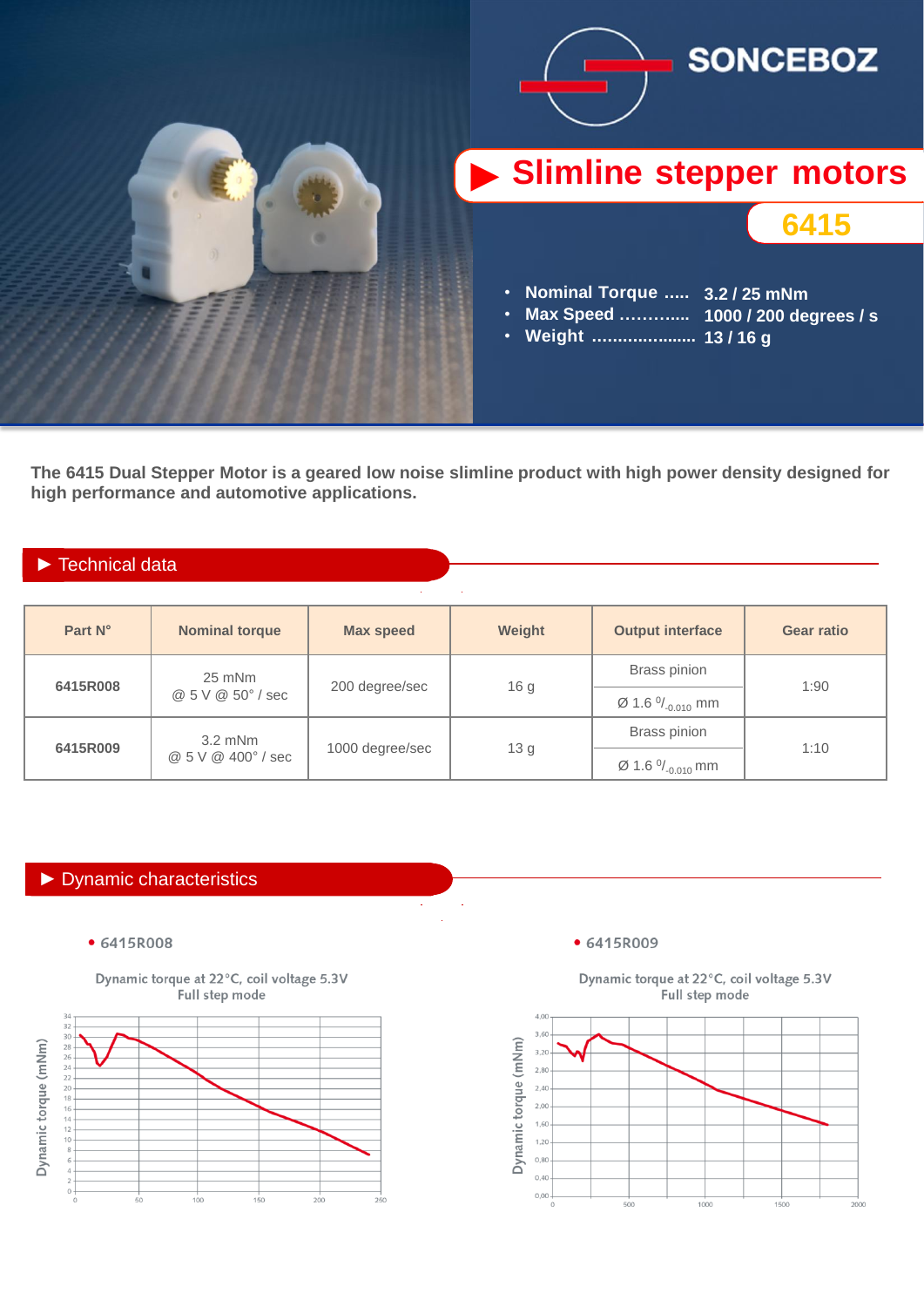*Drawing not to scale. All dimensions in mm.*

 $4.50 \pm 0.10$ 

#### • 6415R008









#### • 6415R009





**Output pinion:** 

 $Z=17$ <br>m=0.5<br>d=9.82<br>-0.150



*\* Refer to drawing Special requirements upon customer specifications. Right to change reserved. <2.0> .*



## **SONCEBOZ SA**

2605 Sonceboz – Switzerland Tel. +41(0) 32 488 11 11 Fax +41(0) 32 488 11 00 info@sonceboz.com - www.sonceboz.com